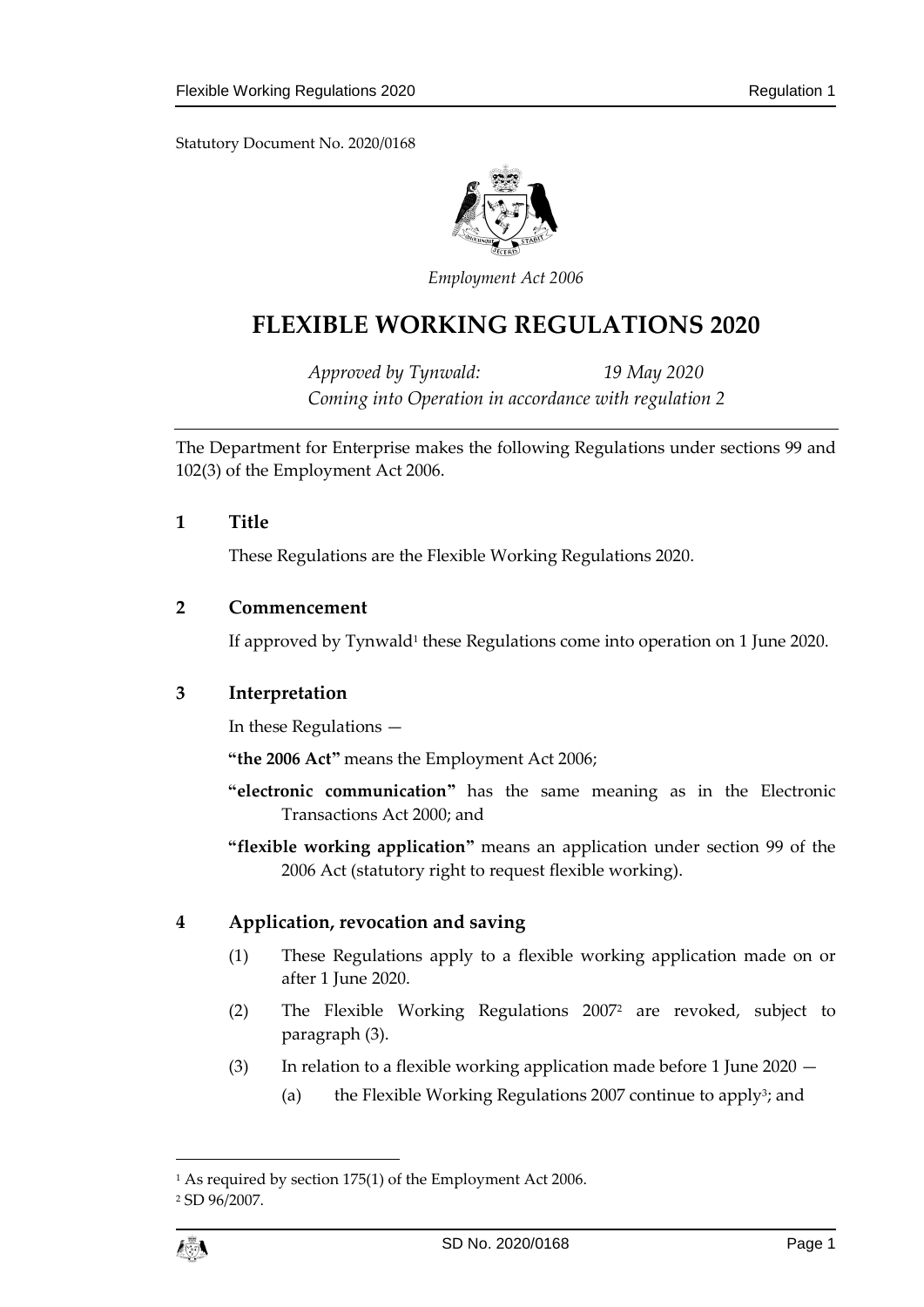(b) sections 66 (detriment for requesting flexible working), 99 (statutory right to request flexible working), 100 (employer's duties in relation to application under section 99), 101 (complaints to Tribunal) and 122 (flexible working) of the 2006 Act<sup>4</sup>, as they had effect immediately before 1 January 2020, continue to apply.

#### **5 Entitlement to make an application**

- (1) For the purposes of section 99 of the 2006 Act, an employee is a qualifying employee if he or she —
	- (a) is employed by the employer (irrespective of the duration of employment); and
	- (b) is not an agency worker.
- (2) Any qualifying employee is entitled to make a flexible working application.

#### **6 Form of application**

A flexible working application must —

- (a) be in writing;
- (b) state whether the employee has previously made any such application to the employer and, if so, when; and
- (c) be dated.

#### **7 Date when application is taken as made**

- (1) A flexible working application is taken as made on the day it is received.
- (2) Any such application is received at the time of its receipt unless the contrary is proved —
	- (a) if sent by electronic communication, determined in accordance with section 2 of the Electronic Transactions Act 2000 (time and place of dispatch and receipt of electronic communication);
	- (b) if sent by post, on the day on which it would have been delivered in the ordinary course of post; or
	- (c) if it is delivered personally, on the day of delivery.

1



<sup>&</sup>lt;sup>3</sup> The Flexible Working Regulations 2007 continue to apply by virtue of section 58(5)(d) of the Legislation Act 2015.

<sup>4</sup> Sections 66, 99, 100 and 101 of the 2006 Act were amended by paragraphs 7, 9, 10 and 11 of Schedule 22 to the Equality Act 2017.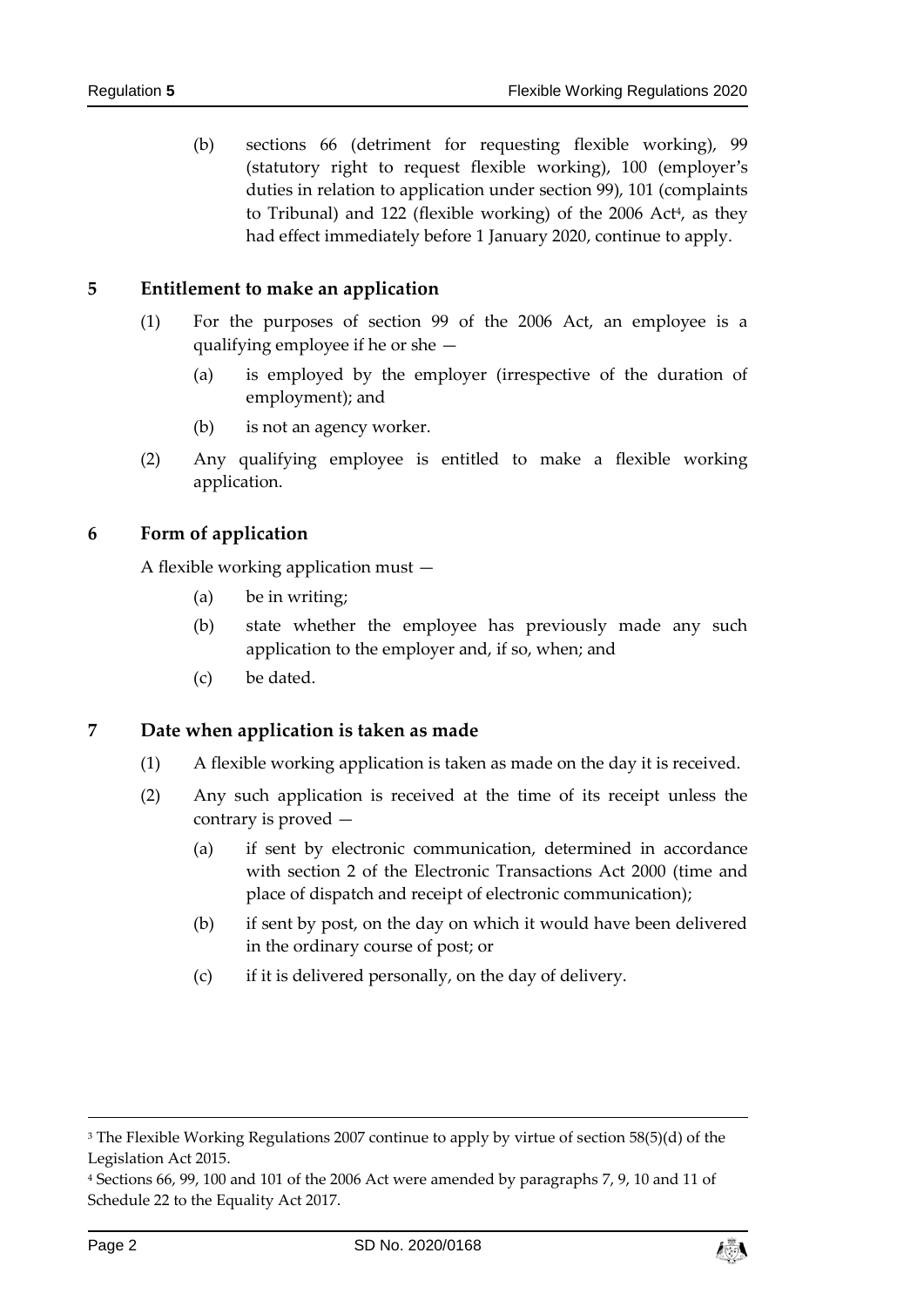# **8 Compensation**

For the purposes of section 102 of the 2006 Act (remedies) the maximum amount of compensation is 8 weeks' pay<sup>5</sup> of the employee who presented the complaint under section 101 of the 2006 Act.

**MADE 21 APRIL 2020**

**LAURENCE SKELLY** *Minister for Enterprise*

<sup>5</sup> A week's pay is calculated in accordance with Schedule 6 to the Employment Act 2006 and subject to the limit in paragraph 10 of that Schedule.



 $\overline{a}$